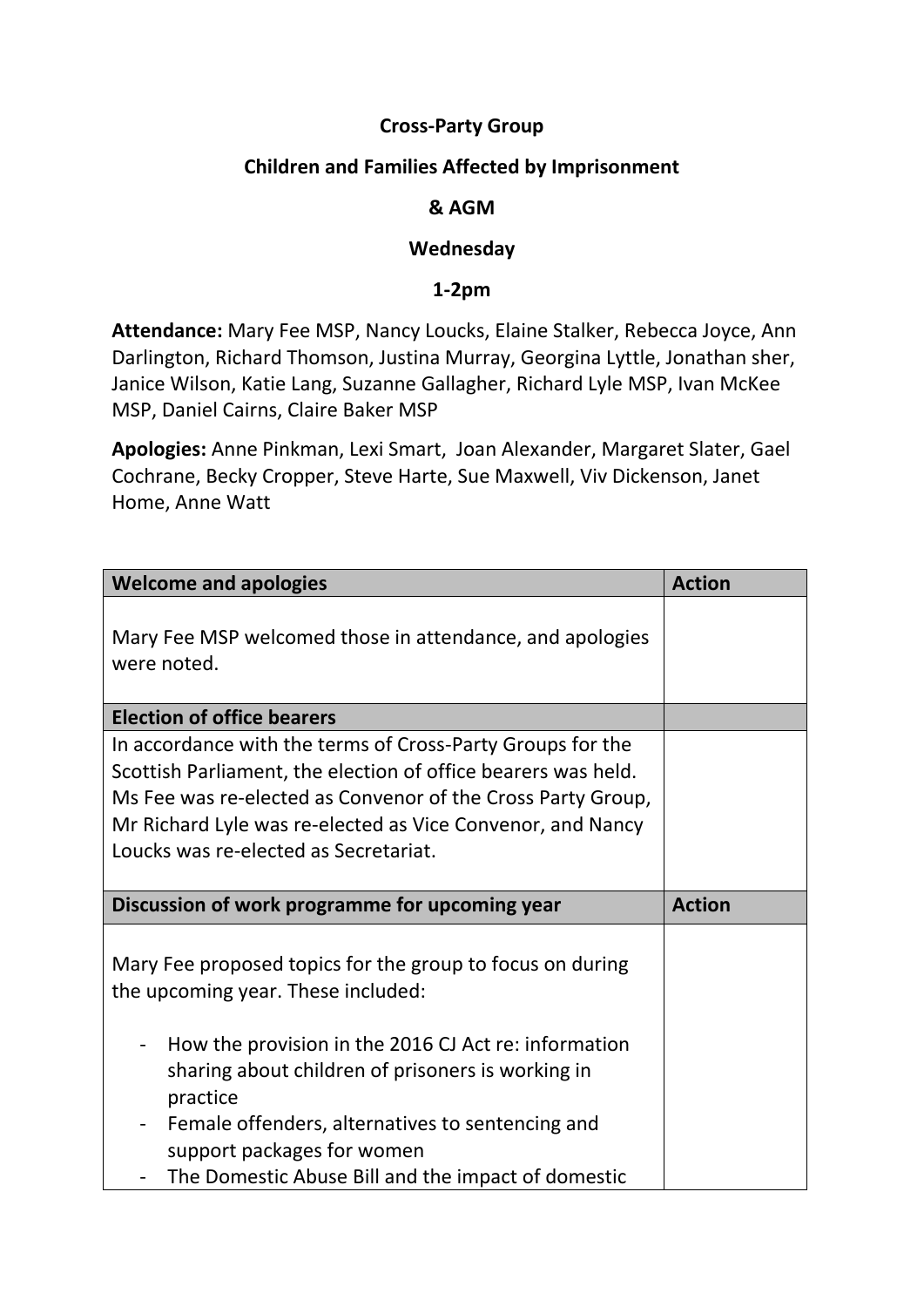| It was agreed that the meetings will be moved to a<br>Wednesday evening to accommodate the schedule of MSPs<br>and encourage as many as possible to attend the group.<br>Mary Fee also advised that more speakers may be available<br>to attend. A 'reception' style meeting can be accommodated<br>during the evening.                                                                                                                                                                                                                                   |               |
|-----------------------------------------------------------------------------------------------------------------------------------------------------------------------------------------------------------------------------------------------------------------------------------------------------------------------------------------------------------------------------------------------------------------------------------------------------------------------------------------------------------------------------------------------------------|---------------|
| <b>Discussion of new meeting Day/Time</b>                                                                                                                                                                                                                                                                                                                                                                                                                                                                                                                 | <b>Action</b> |
| The group also proposed topics including:<br>The impact of prison regimes on families and how the<br>change of regime can affect them $-$ for example how<br>changing the time of visits can impact upon families<br>ability to travel to the visit<br>The role of Family Contact Officers<br>Adverse childhood experiences (ACE)<br>$\blacksquare$<br>The Named Person legislation<br>$\overline{\phantom{a}}$<br>Foetal Alcohol Syndrome and pre-conception support<br>$\overline{\phantom{a}}$<br><b>Prison Healthcare</b><br>$\overline{\phantom{0}}$ |               |
| family<br>Mary also suggested inviting Michael Matheson to provide an<br>update on his plans and thoughts on Justice Community<br>Safety and alternatives to custody, as well as inviting the<br>Prison Reform Trust to talk about their work on reducing the<br>use of imprisonment for women.                                                                                                                                                                                                                                                           |               |
| abuse on families<br><b>Prison Visitor Centres</b><br><b>Education in prisons</b><br>Meaningful contact between a prisoner and their                                                                                                                                                                                                                                                                                                                                                                                                                      |               |